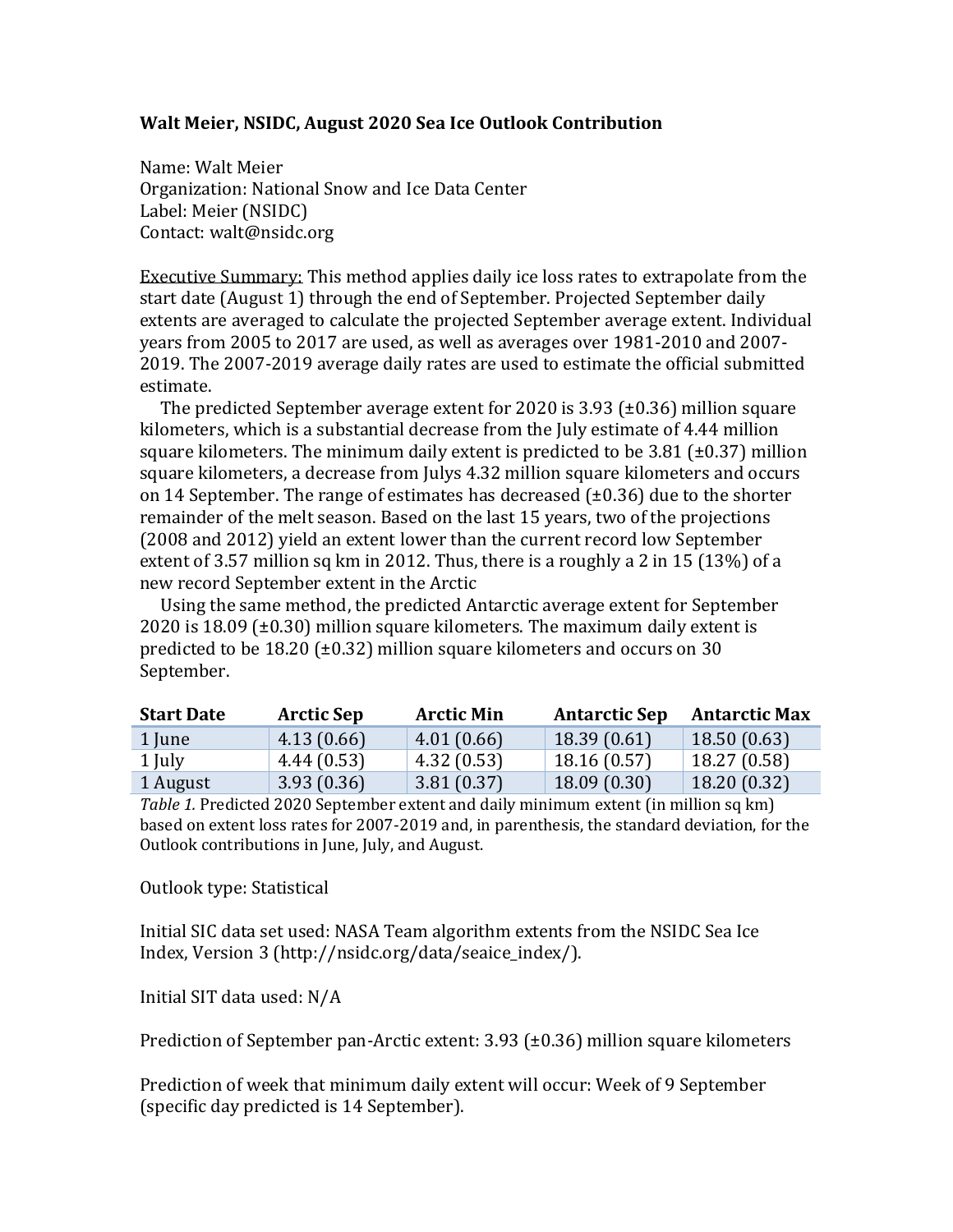Outlook Description: This method applies daily ice loss rates to extrapolate from the start date (1 August) through the end of September. Projected September daily extents are averaged to calculate the projected September average extent. Individual years from 2007 to 2019 are used, as well as averages over 1981-2010 and 2007- 2019. The 2007-2019 average daily rates are used to estimate the official submitted estimate. The method essentially provides the range of September extents that can be expected based on how the ice has declined in past years, though it is possible that record fast or slow daily loss rates may yield a value outside the projected range. It also can provide a probability of a new record by comparing how many years of loss rates yield a record relative to all years. It has the benefit that it can easily and frequently (daily if desired) be updated to provide updated estimates and probabilities and as the minimum approaches the "window" of possible outcomes narrows.

## **Detailed Description and Discussion**

This method is a simple statistical method that uses previous years' daily rates of extent change to project the 2020 daily extent through the end of September. The monthly average is then calculated from the September daily extents. This year, the last twelve years (2007 – 2019) are used for the projection because these years are more representative of recent conditions than using all years in the 40-year time series.

This method, initialized with 1 August extent, yields a September 2020 extent of 3.93 (±0.36) million sq km. The range in values, calculated from the standard deviation of the twelve years, reflects the significant amount of variability in daily extent change rates between 1 August and 30 September. Using the standard 30 year 1981-2010 climatology, the September extent is 4.21 million sq km. The lowest projected extent (from the last 15 years), which is from the 2012 rates, is 3.21 million sq km, while the highest, from 2006 rates, is 4.50 million square kilometers. The daily extent trajectories for the two averages and the high and low years from the last decade are provided in the figure below and the prediction using the rates for each of the last ten years are provided in the table below.

The expected skill has increased over June and July because there is one or two months less of potential variability, so the range of estimates has decreased from  $\sim$  0.53 to 0.36 million sq km. Thus, by August, the method starts to provide a reasonable envelop of physically realistic September extents. As September approaches, the "window" of possible extents will continue to narrow and hones in on the final observed extent.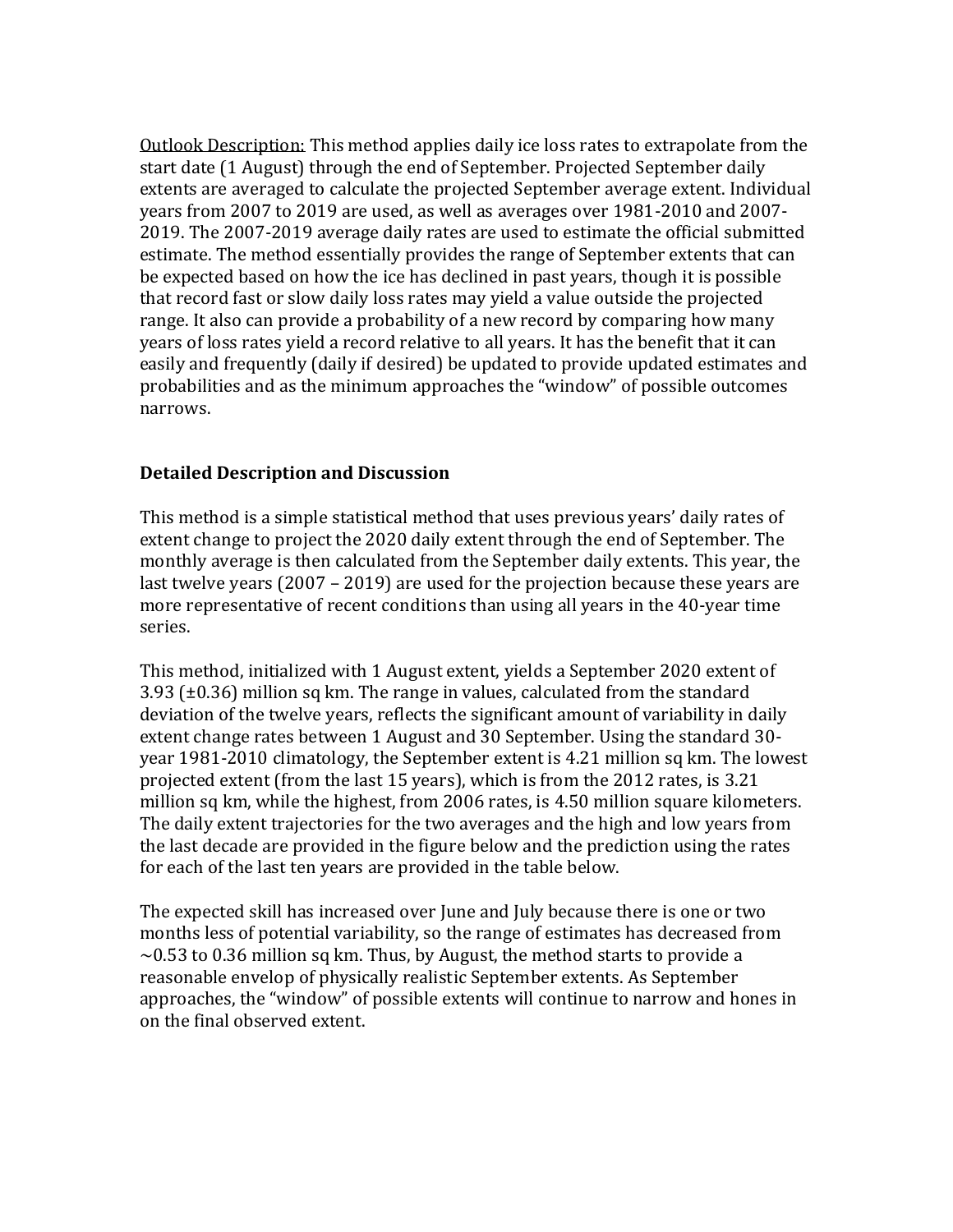| Year              |      | September Extent Daily Minimum Extent |
|-------------------|------|---------------------------------------|
| 2005              | 4.29 | 4.10                                  |
| 2006              | 4.50 | 4.40                                  |
| 2007              | 3.73 | 3.60                                  |
| 2008              | 3.38 | 3.28                                  |
| 2009              | 4.29 | 4.16                                  |
| 2010              | 4.03 | 3.79                                  |
| 2011              | 3.94 | 3.74                                  |
| 2012              | 3.21 | 3.05                                  |
| 2013              | 4.27 | 4.13                                  |
| 2014              | 4.19 | 4.00                                  |
| 2015              | 3.74 | 3.59                                  |
| 2016              | 3.79 | 3.48                                  |
| 2017              | 4.15 | 4.10                                  |
| 2018              | 4.10 | 3.96                                  |
| 2019              | 4.23 | 4.07                                  |
| Average 2007-2019 | 3.93 | 3.81                                  |
| Average 1981-2010 | 4.21 | 4.09                                  |

*Table 2.* Predicted 2020 September extent and daily minimum extent using ice loss rates from different years or multi-year averages. Values in **bold** represent cases that would set new record lows.



Daily trajectory of sea ice extent from previous years' rates

*Figure 1. Predicted Arctic trajectories from the 1 August observed extent. The official estimate is based on the projection used the average of the last 15 years (2005-2019, green solid line) and for the 1981-2010 average (solid red line). The rates for 2006 and 2012 (dotted lines) yield the highest and lowest predicted extents respectively.*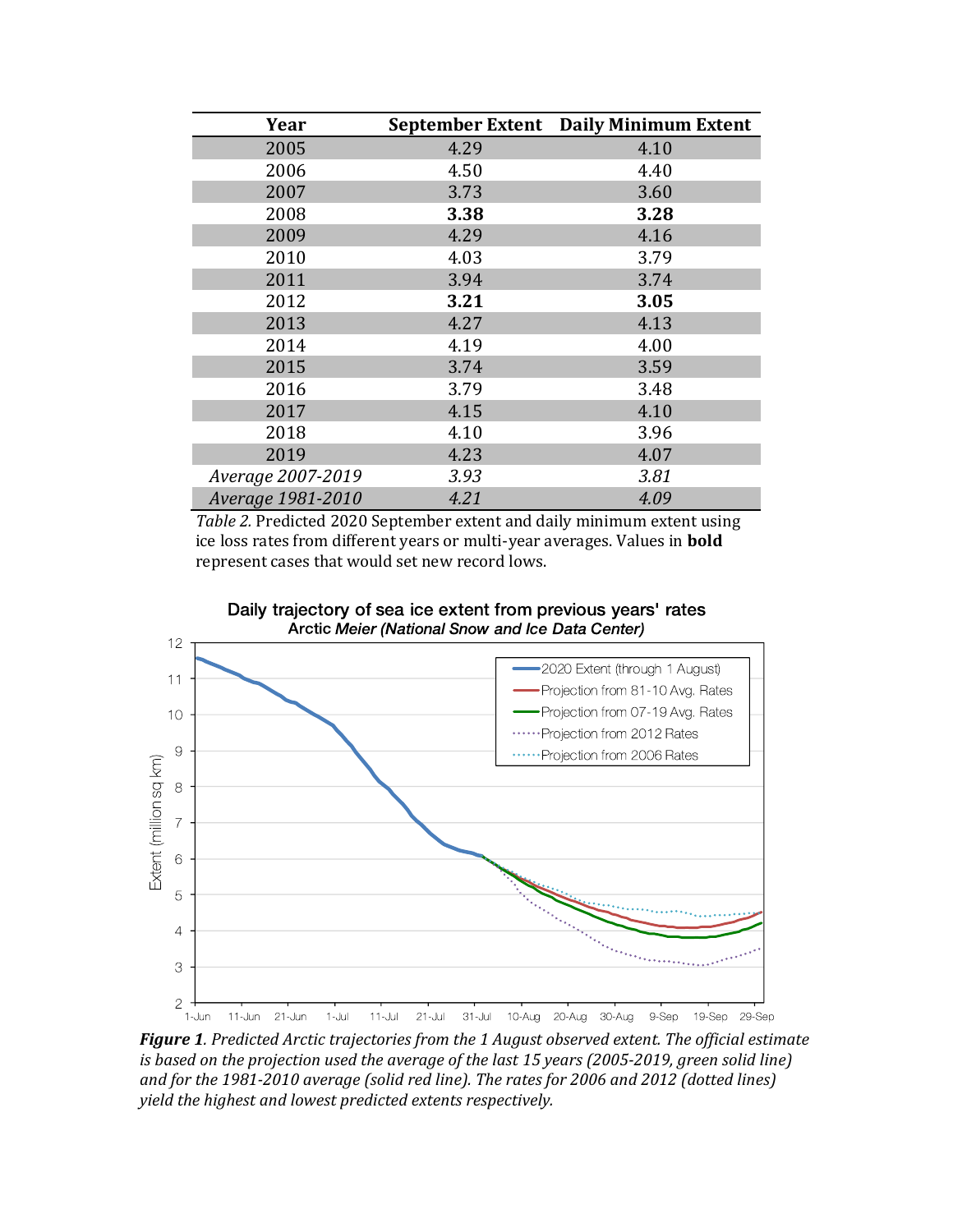We use the same methodology for the Antarctic. However, since the trend has not particularly accelerated there isn't a reason to use any particular subset of years. It is clear from Figure 2 that there is very little difference between using the thirtyyear average versus the 13-year (2007-2019) average employed for the Arctic. So, the projection for the Antarctic is based on the daily rates of change for the 2007- 2019 average to be consistent with the Arctic. The highest project results from using 2006 rates and the lowest projection comes from 2015 rates.

Using the 2007-2019 rates, the projected Antarctic September average is 18.09 (±0.30) million square kilometers. Over the last 15 years, the highest September extent of 18.65 million square kilometers came from using 2006 rates, and the lowest September extent, using 2015 rates is 17.62 million square kilometers. The very large spread between the highest and lowest is not surprising given the high interannual variability in Antarctic sea ice. Since the Antarctic sea ice at its maximum encircles the entire continent over a thousand kilometers from the coast in most regions, even relatively small differences in ice edge location can result in large differences in total area. The maximum daily extent is predicted to be 18.20 (±0.32) million square kilometers and occurs on 30 September.



*Figure 2. Predicted Antarctic trajectories from the 1 August observed extent. The official estimate is based on the projection used the average of the last 13 years (2007-2018, green solid line) and for the 1981-2010 average (solid red line). The rates for 2006 and 2015 (dotted lines) yield the highest and lowest predicted extents respectively.*